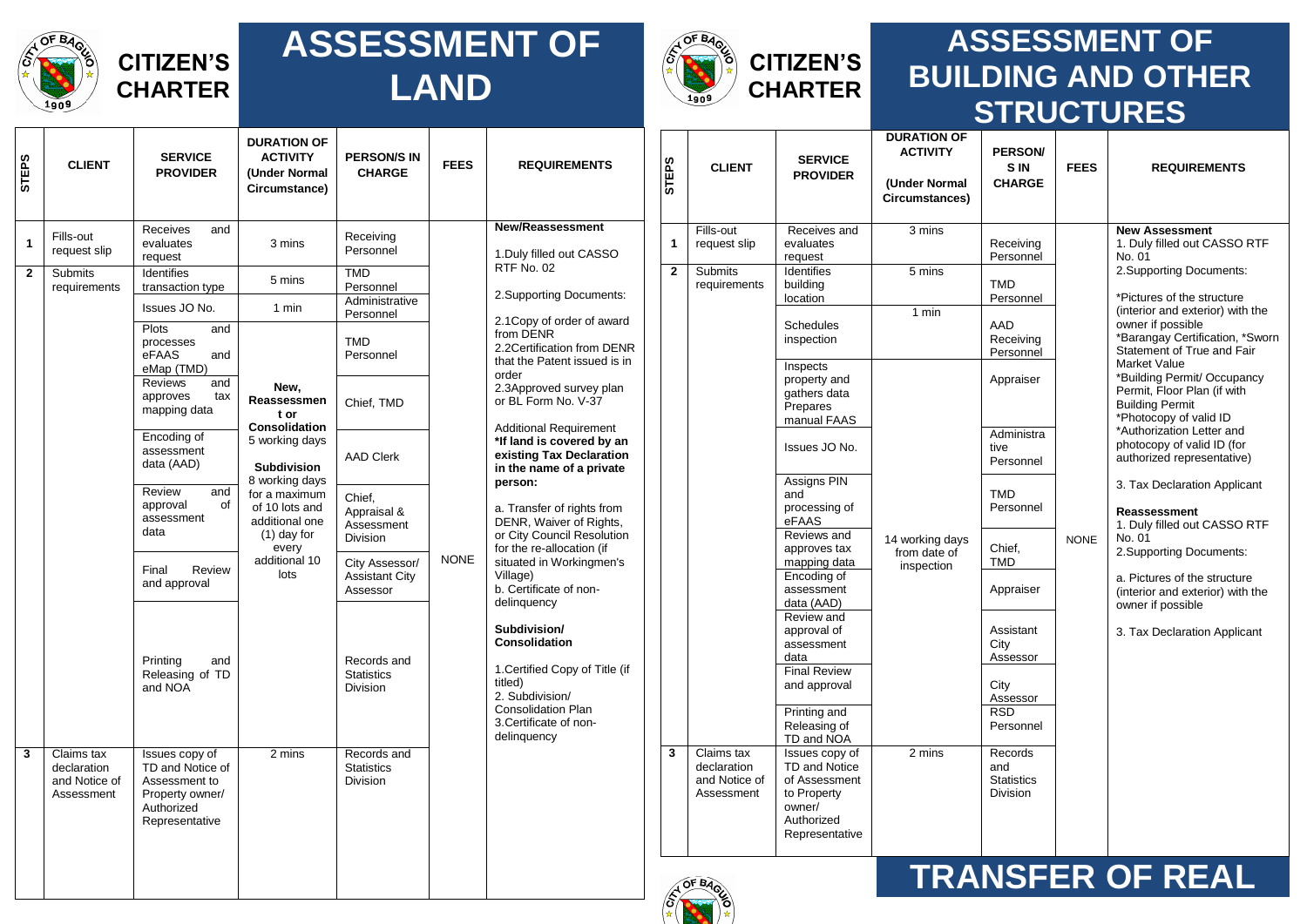## **CITIZEN'S**

#### **CHARTER PROPERTIES**

| <b>STEPS</b>   | <b>CLIENT</b>                                            | <b>SERVICE</b>                                                                                            | <b>DURATION OF</b>                                |                                                        |             |                                                                                                              | ,*∖          |
|----------------|----------------------------------------------------------|-----------------------------------------------------------------------------------------------------------|---------------------------------------------------|--------------------------------------------------------|-------------|--------------------------------------------------------------------------------------------------------------|--------------|
|                |                                                          | <b>PROVIDER</b>                                                                                           | <b>ACTIVITY</b><br>(Under Normal<br>Circumstance) | <b>PERSON/S</b><br>IN<br><b>CHARGE</b>                 | <b>FEES</b> | <b>REQUIREMENTS</b>                                                                                          |              |
| 1              | Fills-out<br>request slip                                | <b>Receives</b><br>and<br>evaluates<br>request                                                            | 3 mins                                            | Receiving<br>Personnel                                 |             | 1. Duly filled out CASSO RTF<br>No. 03<br>2. Supporting Documents:                                           | STEPS        |
| $\overline{2}$ | <b>Submits</b><br>requirements                           | Issues JO No.                                                                                             | 2 mins                                            | Administrati<br>ve<br>Personnel                        |             | 2.1<br>Certified true copy of title<br>(if titled property)                                                  | $\mathbf{1}$ |
|                |                                                          | Plots (if land)<br>and processes<br>eFAAS<br>and<br>eMap (TMD)                                            | 1 min                                             | <b>TMD</b><br>Personnel                                |             | 2.2 Deed of<br>conveyance:<br>Deed of Sale / Deed of<br>Donation / Extra Judicial                            | $\mathbf{2}$ |
|                |                                                          | Reviews<br>and<br>approves<br>tax<br>mapping data                                                         |                                                   | Chief, TMD                                             |             | Settlement / Court Order<br>/ Sheriff Final Certificate<br>of Sale, etc.                                     |              |
|                |                                                          | Encoding of<br>assessment<br>data (AAD)                                                                   | 5 working days                                    | <b>AAD Clerk</b>                                       |             | 2.3 Certificate Authorizing<br>Registration (BIR-CAR)<br>2.4 Transfer tax receipt<br>2.5 Certificate of Non- |              |
|                |                                                          | Review<br>and<br>approval<br>of<br>assessment<br>data                                                     |                                                   | Chief,<br>Appraisal &<br>Assessment<br>Division        |             | delinquency<br>Subdivision Plan, if<br>2.6<br>transfer of portion of land<br>only.                           |              |
|                |                                                          | Final<br>Review<br>and approval                                                                           |                                                   | City<br>Assessor/<br>Assistant<br>City<br>Assessor     | <b>NONE</b> | *Other documentary<br>attachments that may be<br>needed                                                      |              |
|                |                                                          | Printing<br>and<br>Releasing<br>of<br>TD and NOA                                                          |                                                   | Records<br>and<br><b>Statistics</b><br>Division        |             |                                                                                                              |              |
| 3              | Claims tax<br>declaration<br>and Notice of<br>Assessment | Issues copy of<br>TD and Notice<br>of Assessment<br>to Property<br>owner/<br>Authorized<br>Representative | 2 mins                                            | Records<br>and<br><b>Statistics</b><br><b>Division</b> |             |                                                                                                              |              |
|                |                                                          |                                                                                                           |                                                   |                                                        |             |                                                                                                              | $\mathbf{3}$ |
|                |                                                          |                                                                                                           |                                                   |                                                        |             |                                                                                                              |              |



### **ASSESSMENT OF MACHINERY**

| <b>STEPS</b> | <b>CLIENT</b>                                            | <b>SERVICE</b><br><b>PROVIDER</b>                                                                                | <b>DURATION OF</b><br><b>ACTIVITY</b><br>(Under Normal<br>Circumstances) | PERSON/<br>S IN<br><b>CHARGE</b>                       | <b>FEES</b> | <b>REQUIREMENTS</b>                                                                                                                                                                                                                                              |
|--------------|----------------------------------------------------------|------------------------------------------------------------------------------------------------------------------|--------------------------------------------------------------------------|--------------------------------------------------------|-------------|------------------------------------------------------------------------------------------------------------------------------------------------------------------------------------------------------------------------------------------------------------------|
| $\mathbf{1}$ | Fills-out<br>request slip                                | Receives and<br>evaluates<br>request                                                                             | 3 mins                                                                   | Receiving<br>Personnel                                 |             | <b>New Assessment</b>                                                                                                                                                                                                                                            |
| $\mathbf{2}$ | <b>Submits</b><br>requirements                           | <b>Identifies</b><br>location of<br>machinery                                                                    | 5 mins                                                                   | TMD<br>Personnel                                       |             | 1. Duly filled out CASSO RTF<br>No. 02<br>2.Supporting Documents:                                                                                                                                                                                                |
|              |                                                          | <b>Schedules</b><br>inspection                                                                                   | 1 min                                                                    | AAD<br>Receiving<br>Personnel                          |             | <b>With Mechanical Permit:</b><br>a. Mechanical Permit<br>b. Certificate of Operation from<br>CBAO                                                                                                                                                               |
|              |                                                          | Inspects<br>property and<br>gathers data<br>Prepares<br>manual FAAS                                              |                                                                          | Appraiser                                              |             | <b>Without Mechanical Permit:</b><br>a. Sworn statement or list of<br>machineries duly certified or<br>notarized<br>b. Barangay Certificate stating                                                                                                              |
|              |                                                          | Issues JO No.                                                                                                    |                                                                          | Administra<br>tive<br>Personnel                        |             | the following:<br>- Owner of machinery or<br>business                                                                                                                                                                                                            |
|              |                                                          | Assigns PIN<br>and<br>processing of<br>eFAAS                                                                     |                                                                          | TMD<br>Personnel                                       |             | - Owner of building where<br>machinery is located<br>- Date of Operation<br>2. Pictures of machinery and                                                                                                                                                         |
|              |                                                          | Reviews and<br>approves tax<br>mapping data                                                                      | 14 working days<br>from date of                                          | Chief,<br>TMD                                          | <b>NONE</b> | business location<br>3. Photocopy of valid Gov't ID<br>of owner<br>4. Authorization letter and valid<br>government ID of<br>representative, if requested by<br>a representative.<br>3. Tax Declaration Applicant<br>Reassessment<br>1. Duly filled out CASSO RTF |
|              |                                                          | Encoding of<br>assessment<br>data (AAD)                                                                          | inspection                                                               | Appraiser                                              |             |                                                                                                                                                                                                                                                                  |
|              |                                                          | Review and<br>approval of<br>assessment<br>data                                                                  |                                                                          | Assistant<br>City<br>Assessor                          |             |                                                                                                                                                                                                                                                                  |
|              |                                                          | <b>Final Review</b><br>and approval                                                                              |                                                                          | City<br>Assessor                                       |             | No. 01<br>2. Certificate of Non-<br>delinquency                                                                                                                                                                                                                  |
|              |                                                          | Printing and<br>Releasing of<br>TD and NOA                                                                       |                                                                          | <b>RSD</b><br>Personnel                                |             |                                                                                                                                                                                                                                                                  |
| 3            | Claims tax<br>declaration<br>and Notice of<br>Assessment | Issues copy of<br><b>TD and Notice</b><br>of Assessment<br>to Property<br>owner/<br>Authorized<br>Representative | 2 mins                                                                   | Records<br>and<br><b>Statistics</b><br><b>Division</b> |             |                                                                                                                                                                                                                                                                  |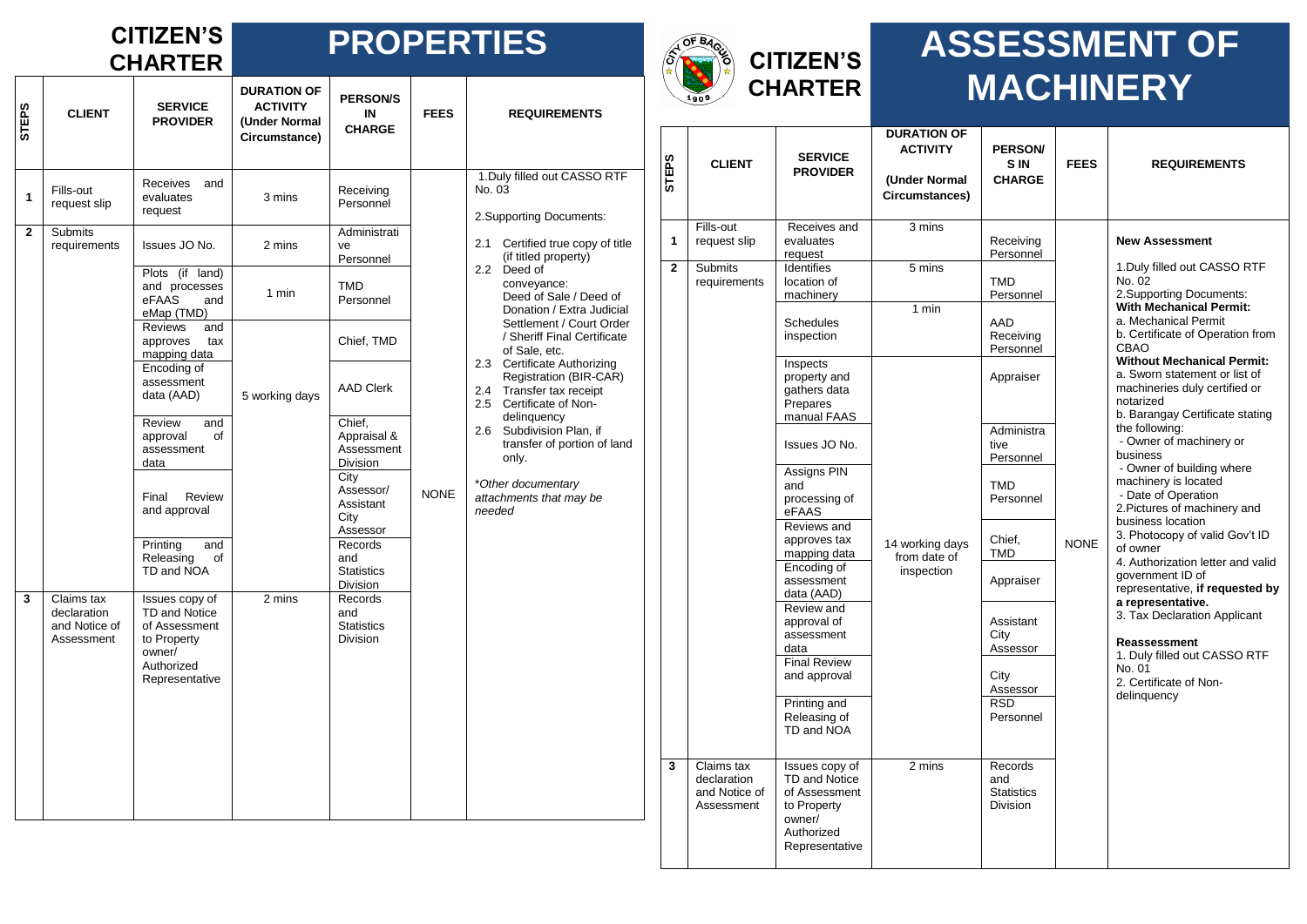

#### **CANCELLATION OF ASSESSMENT**



## **ISSUANCE OF CERTIFICATES**

| <b>SdB</b><br>5         | <b>CLIENT</b>                                            | <b>SERVICE</b><br><b>PROVIDER</b>                                                                    | <b>DURATION OF</b><br><b>ACTIVITY</b><br>(Under Normal<br>Circumstances) | <b>PERSON</b><br><b>SIN</b><br><b>CHARGE</b>           | <b>FEES</b> | <b>REQUIREMENTS</b>                                                                                                                                                                                                                                                                                                 |  |  |
|-------------------------|----------------------------------------------------------|------------------------------------------------------------------------------------------------------|--------------------------------------------------------------------------|--------------------------------------------------------|-------------|---------------------------------------------------------------------------------------------------------------------------------------------------------------------------------------------------------------------------------------------------------------------------------------------------------------------|--|--|
| 1                       | Fills-out<br>request slip                                | Receives and<br>evaluates<br>request                                                                 | 3 mins                                                                   | Receiving<br>Personnel                                 |             | <b>New Assessment</b>                                                                                                                                                                                                                                                                                               |  |  |
| $\overline{2}$          | <b>Submits</b><br>requirements                           | <b>Identifies</b><br>location of<br>machinery                                                        | 5 mins                                                                   | TMD<br>Personnel                                       |             | 1. Duly filled out CASSO RTF<br>No. 02<br>2. Supporting Documents:                                                                                                                                                                                                                                                  |  |  |
|                         |                                                          | <b>Schedules</b><br>inspection                                                                       | 1 min                                                                    | AAD<br>Receiving<br>Personnel                          |             | <b>With Mechanical Permit:</b><br>a. Mechanical Permit<br>b. Certificate of Operation from<br>CBAO                                                                                                                                                                                                                  |  |  |
|                         |                                                          | Inspects<br>property and<br>gathers data<br>Prepares<br>manual FAAS                                  |                                                                          | Appraiser                                              |             | <b>Without Mechanical Permit:</b><br>a. Sworn statement or list of<br>machineries duly certified or<br>notarized<br>b. Barangay Certificate stating                                                                                                                                                                 |  |  |
|                         |                                                          | Issues JO No.                                                                                        |                                                                          | Administra<br>tive<br>Personnel                        |             | the following:<br>- Owner of machinery or<br>business                                                                                                                                                                                                                                                               |  |  |
|                         |                                                          | Assigns PIN<br>and<br>processing of<br>eFAAS                                                         |                                                                          | TMD<br>Personnel                                       |             | - Owner of building where<br>machinery is located<br>- Date of Operation<br>2. Pictures of machinery and                                                                                                                                                                                                            |  |  |
|                         |                                                          | Reviews and<br>approves tax<br>mapping data                                                          | 14 working days<br>from date of<br>inspection                            | Chief,<br><b>TMD</b>                                   | <b>NONE</b> | business location<br>3. Photocopy of valid Gov't ID<br>of owner<br>4. Authorization letter and valid<br>government ID of<br>representative, if requested by<br>a representative.<br>3. Tax Declaration Applicant<br>Reassessment<br>1. Duly filled out CASSO RTF<br>No. 01<br>2. Certificate of Non-<br>delinquency |  |  |
|                         |                                                          | Encoding of<br>assessment<br>data (AAD)                                                              |                                                                          | Appraiser                                              |             |                                                                                                                                                                                                                                                                                                                     |  |  |
|                         |                                                          | Review and<br>approval of<br>assessment<br>data                                                      |                                                                          | Assistant<br>City<br>Assessor                          |             |                                                                                                                                                                                                                                                                                                                     |  |  |
|                         |                                                          | <b>Final Review</b><br>and approval                                                                  |                                                                          | City<br>Assessor                                       |             |                                                                                                                                                                                                                                                                                                                     |  |  |
|                         |                                                          | Printing and<br>Releasing of<br>TD and NOA                                                           |                                                                          | <b>RSD</b><br>Personnel                                |             |                                                                                                                                                                                                                                                                                                                     |  |  |
| $\overline{\mathbf{3}}$ | Claims tax<br>declaration<br>and Notice of<br>Assessment | Issues copy of<br>Notice of<br>Cancellation to<br>Property<br>owner/<br>Authorized<br>Representative | 2 mins                                                                   | Records<br>and<br><b>Statistics</b><br><b>Division</b> |             |                                                                                                                                                                                                                                                                                                                     |  |  |

| <b>STEPS</b>                                        | <b>CLIENT</b>                                            | <b>SERVICE</b><br><b>PROVIDER</b>                                  | <b>DURATION OF</b><br><b>ACTIVITY</b><br>(Under Normal<br>Circumstances) | <b>PERSON/</b><br>S IN<br><b>CHARGE</b>                          | <b>FEES</b>            | <b>REQUIREMENTS</b>                                                                            |  |
|-----------------------------------------------------|----------------------------------------------------------|--------------------------------------------------------------------|--------------------------------------------------------------------------|------------------------------------------------------------------|------------------------|------------------------------------------------------------------------------------------------|--|
| 1                                                   | Fills-out<br>request slip<br>and sub its<br>requirements | Receives and<br>verifies<br>request and<br>supporting<br>documents | 3 mins                                                                   | <b>RSD</b><br>Personnel                                          |                        | 1. Duly filled out CASSO<br>Form No. 01<br>2. Official Receipt<br>3. Documentary Stamp/s       |  |
|                                                     |                                                          | Collects<br>payment and<br>issues Official<br>Receipt              | 2 mins                                                                   | CASSO<br>Deputized<br>Collecting<br>Officer                      | P 50.00/               | 4. Identification Card<br>5. Authorization Letter<br>and photocopy of valid<br>ID of owner, if |  |
|                                                     |                                                          | Retrieves and<br>prints<br>document                                | 2 mins<br>(electronic)<br>30 mins (manual)                               | <b>RSD</b><br>Personnel                                          | certification          | representative                                                                                 |  |
|                                                     |                                                          | Certifies and<br>releases<br>document                              | 3 mins                                                                   | Chief,<br>Records<br>and<br><b>Statistics</b><br><b>Division</b> |                        |                                                                                                |  |
| OF BAOLS<br>$\hat{\mathscr{E}}$<br><b>CITIZEN'S</b> |                                                          |                                                                    |                                                                          |                                                                  | <b>HISTORY OF REAL</b> |                                                                                                |  |
| ŵ                                                   |                                                          |                                                                    | PROPERT                                                                  |                                                                  |                        |                                                                                                |  |



# **PROPERTY**

| <b>STEPS</b> | <b>CLIENT</b>                                            | <b>SERVICE</b><br><b>PROVIDER</b>                                                  | <b>DURATION OF</b><br><b>ACTIVITY</b><br>(Under Normal<br>Circumstances) | <b>PERSON/</b><br><b>SIN</b><br><b>CHARGE</b>             | <b>FEES</b>                | <b>REQUIREMENTS</b>                                                                                                |
|--------------|----------------------------------------------------------|------------------------------------------------------------------------------------|--------------------------------------------------------------------------|-----------------------------------------------------------|----------------------------|--------------------------------------------------------------------------------------------------------------------|
| 1            | Fills-out<br>request slip<br>and sub its<br>requirements | Receives and<br>verifies<br>request and<br>supporting<br>documents<br>Collects     | 3 mins<br>2 mins                                                         | <b>RSD</b><br>Personnel<br>CASSO                          |                            | 1. Duly filled out CASSO<br>Form No. 01<br>2. Official Receipt<br>3. Documentary Stamp/s<br>4. Identification Card |
|              |                                                          | payment and<br>issues Official<br>Receipt                                          |                                                                          | Deputized<br>Collecting<br>Officer                        |                            | 5. Authorization Letter<br>and photocopy of valid<br>ID of owner, if                                               |
|              |                                                          | Retrieves<br>documents,<br>encodes and<br>prints of<br>history of real<br>property | 5 working days                                                           | <b>RSD</b><br>Personnel                                   | P 100.00/<br>certification | representative                                                                                                     |
|              |                                                          | Reviews,<br>certifies and<br>releases<br>history of real<br>property               | 3 mins                                                                   | Chief,<br>Records<br>and<br><b>Statistics</b><br>Division |                            |                                                                                                                    |